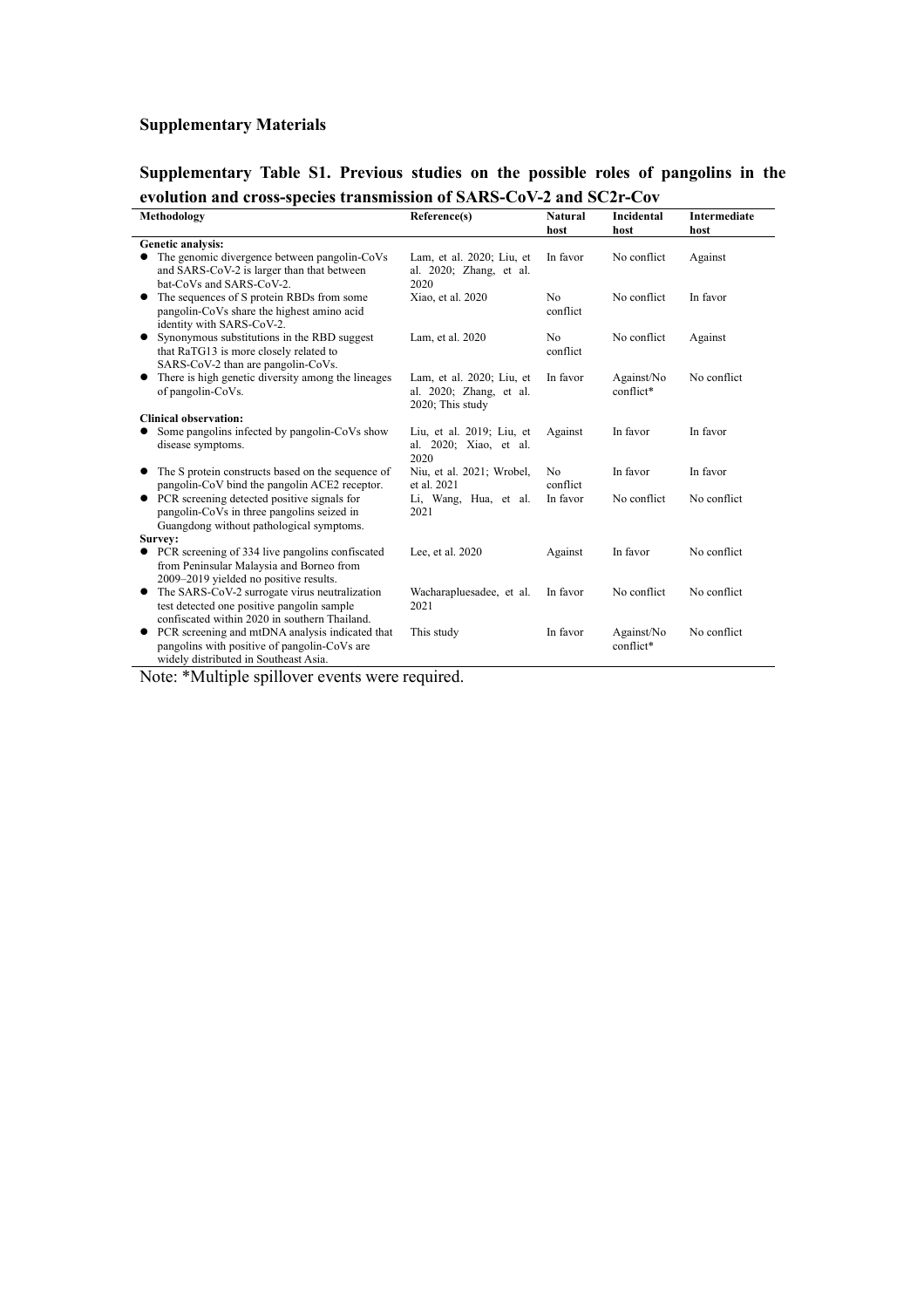| <b>Host</b>               | Sample ID     | <b>Accession No.</b> | <b>Database</b> | Reference                 |
|---------------------------|---------------|----------------------|-----------------|---------------------------|
| Manis javanica            | GX/P5L        | EPI_ISL_410540       | <b>GISAID</b>   | Lam, et al. 2020          |
| Rhinolophus malayanus     | RmYN02        | EPI ISL 412977       | <b>GISAID</b>   | Zhou, Chen, et al. 2020   |
| Manis javanica            | MP789         | MT121216             | GenBank         | Liu, et al. 2020          |
| Rhinolophus affinis       | RaTG13        | MN996532             | GenBank         | Zhou, Yang, et al. 2020   |
| Homo sapiens              | Wuhan-Hu-1    | MN908947             | GenBank         | Wu, et al. 2020           |
| Rhinolophus pusillus      | ZC45          | MG772933             | GenBank         | Hu, et al. 2018           |
| Rhinolophus pusillus      | ZXC21         | MG772934             | GenBank         | Hu, et al. 2018           |
| Rhinolophus cornutus      | $Rc-0319$     | LC556375             | GenBank         | Murakami, et al. 2020     |
| Rhinolophus shameli       | RshSTT200     | EPI ISL 852605       | <b>GISAID</b>   | Hul, et al. 2021          |
| Rhinolophus shameli       | RshSTT182     | EPI ISL 852604       | <b>GISAID</b>   | Hul, et al. 2021          |
| Rhinolophus acuminatus    | RacCS203      | MW251308             | GenBank         | Wacharapluesadee, et al.  |
|                           |               |                      |                 | 2021                      |
| Rhinolophus sinicus       | WIV1          | KF367457             | GenBank         | Ge, et al. 2013           |
| Rhinolophus sinicus       | <b>HKU3-1</b> | DQ022305             | GenBank         | Lau, et al. 2005          |
| Rhinolophus blasii        | BM48-31       | NC 014470            | GenBank         | Drexler, et al. 2010      |
| Rhinolophus affinis       | LYRa11        | KF569996             | GenBank         | He, et al. 2014           |
| Homo sapiens              | <b>BJ01</b>   | AY278488             | GenBank         | Qin, et al. 2003          |
| Rhinolophus monoceros     | Longquan-140  | KF294457             | GenBank         | Lin, et al. 2017          |
| Rhinolophus ferrumequinum | HeB2013       | KJ473812             | GenBank         | Wu, et al. 2016           |
| Rhinolophus ferrumequinum | Rf1           | DQ412042             | GenBank         | Li, et al. 2005           |
| Rhinolophus sp.           | BtKY72        | KY352407             | GenBank         | Tao and Tong 2019         |
| Rhinolophus blythi        | PrC31         | MW703458             | GenBank         | Li, Wang, Ma, et al. 2021 |

**Supplementary Table S2. The representative 21 SC2r-CoV and SARSr-CoV genomes published previously**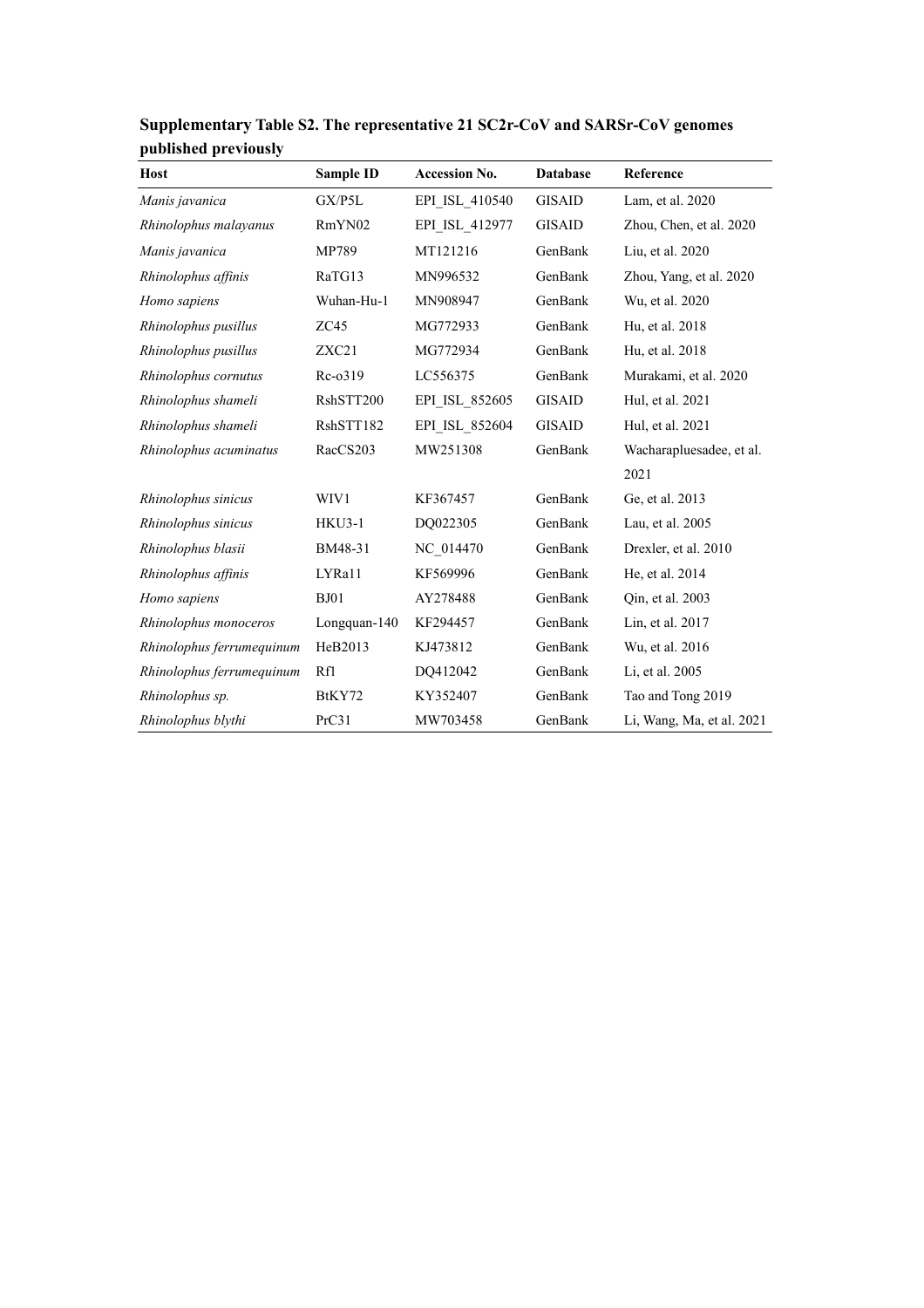|                    | <b>Sample</b> | <b>Isolation</b><br>date | <b>NGS</b> | Number of reads mapped to the<br>21 SC2r-CoV and SARSr-CoV |  |
|--------------------|---------------|--------------------------|------------|------------------------------------------------------------|--|
| <b>Species</b>     |               |                          | sequencing |                                                            |  |
|                    |               |                          | data       | genomes                                                    |  |
| Manis javanica     | MJ18007       | 2018/12/06               | 16.6G      | 0                                                          |  |
| Manis pentadactyla | MP20          | 2017/08/29               | 17G        | 12                                                         |  |
| Manis javanica     | MJ57          | 2017/08/29               | 17.8G      | 8                                                          |  |
| Manis javanica     | MJ20          | 2017/08/29               | 17.5G      | 0                                                          |  |
| Manis javanica     | MJ54          | 2017/08/29               | 18.4G      |                                                            |  |

**Supplementary Table S3. The number of viral RNA sequencing reads mapped tothe 21 available SC2r-CoV and SARSr-CoV genomes**

The aligned length of PE150 read to at least one SC2r-CoV or SARSr-CoV genome > 100 nucleotides.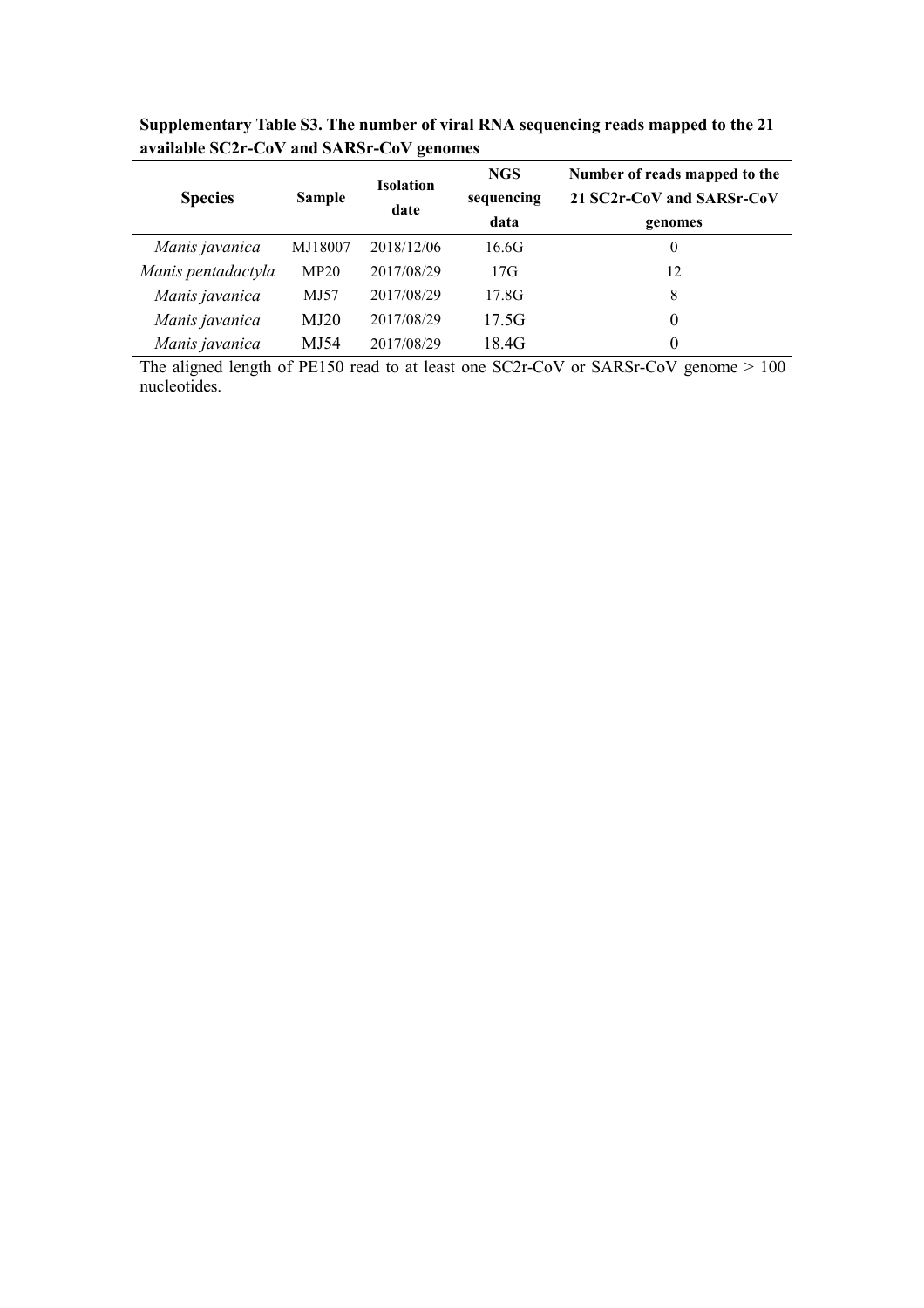|                  |                  |        |        | <b>MP20</b>      | <b>GXP5L</b> | <b>Aligned</b>   |
|------------------|------------------|--------|--------|------------------|--------------|------------------|
|                  | dS               | dN     | dN/dS  | length           | length       | length           |
|                  |                  |        |        | (nucleotide)     | (nucleotide) | (nucleotide)     |
| Genome-average   | 0.1801           | 0.0106 | 0.0588 | 22446            | 29184        | 22446            |
| <b>ORF1ab</b>    | 0.1853           | 0.0106 | 0.0571 | 16851            | 21264        | 16851            |
| $\boldsymbol{S}$ | 0.2422           | 0.0089 | 0.0369 | 2514             | 3801         | 2514             |
| ORF3a            | 0.1821           | 0.0192 | 0.1054 | 642              | 825          | 642              |
| $\boldsymbol{E}$ |                  |        |        | $\boldsymbol{0}$ | 225          | $\boldsymbol{0}$ |
| $\boldsymbol{M}$ | 0.0798           | 0.0023 | 0.0288 | 567              | 666          | 567              |
| ORF <sub>6</sub> | 0.2614           | 0.0133 | 0.0511 | 183              | 183          | 183              |
| ORF7a            | 0.1641           | 0.0203 | 0.1235 | 324              | 363          | 324              |
| ORF7b            |                  |        |        | $\boldsymbol{0}$ | 129          | $\boldsymbol{0}$ |
| ORF8             |                  |        |        | $\boldsymbol{0}$ | 363          | $\boldsymbol{0}$ |
| $\boldsymbol{N}$ | 0.0667           | 0.0104 | 0.1564 | 1251             | 1251         | 1251             |
| ORF10            | $\boldsymbol{0}$ | 0.0114 | NA     | 114              | 114          | 114              |

**Supplementary Table S4. The divergence between MP20 and the reference genome of pangolin-CoV-GXC (GXP5L)**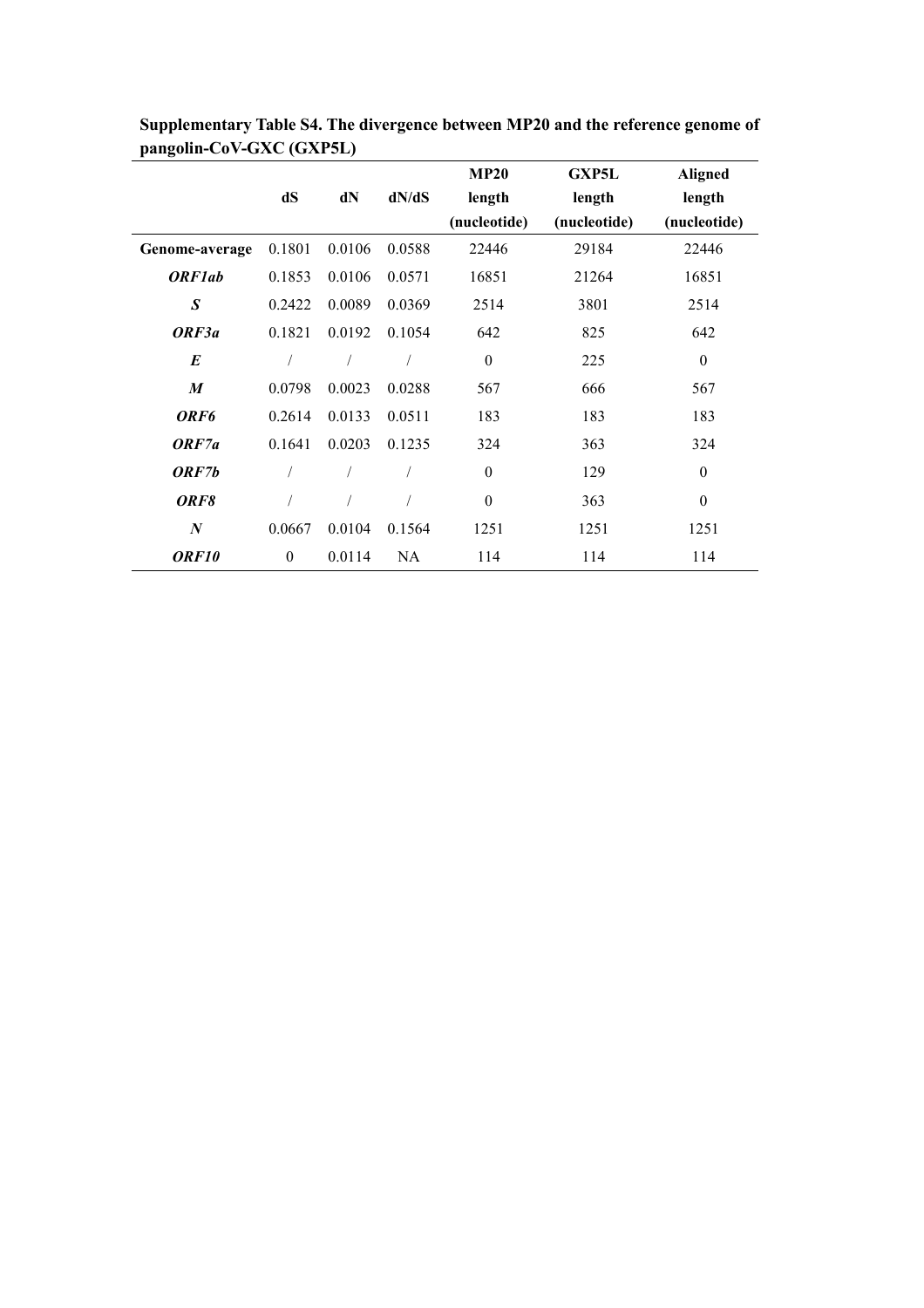|                  |                |                |                         | <b>MP789</b> | <b>GXP5L</b> | <b>Aligned</b> |  |
|------------------|----------------|----------------|-------------------------|--------------|--------------|----------------|--|
|                  | dS             | $dN$           | dN/dS                   | length       | length       | length         |  |
|                  |                |                |                         | (nucleotide) | (nucleotide) | (nucleotide)   |  |
| Genome-averag    | 0.715          | 0.060          | 0.084                   | 29139        | 29184        | 29097          |  |
| $\mathbf e$      | $\overline{2}$ | $\overline{3}$ | $\overline{3}$          |              |              |                |  |
| <b>ORF1ab</b>    | 0.761          | 0.054          | 0.072                   | 21267        | 21264        | 21237          |  |
|                  | $\overline{2}$ | 9              | $\mathbf{1}$            |              |              |                |  |
| $\pmb{S}$        | 0.956          | 0.099          | 0.104                   | 3795         | 3801         | 3789           |  |
|                  | $\overline{2}$ | $\overline{7}$ | $\overline{2}$          |              |              |                |  |
| ORF3a            | 0.503          | 0.067          | 0.133                   | 825          | 825          | 825            |  |
|                  | 3              | $\overline{2}$ | 5                       |              |              |                |  |
|                  | 0.075          |                | 0.079                   | 225          | 225          | 225            |  |
| $\pmb{E}$        | $\mathbf{1}$   | 0.006          | 5                       |              |              |                |  |
| $\pmb{M}$        | 0.339          | $0.018\,$      | 0.053                   | 666          | 666          | 666            |  |
|                  | $\overline{2}$ |                | $\mathbf{1}$            |              |              |                |  |
| ORF6             | 0.316          | 0.041          | 0.130                   | 183          | 183          | 183            |  |
|                  | $\,8\,$        | $\overline{3}$ | $\overline{4}$          |              |              |                |  |
| ORF7a            | 0.518          | 0.076          | 0.147                   | 363          | 363          | 363            |  |
|                  | $\overline{4}$ | 5              | 6                       |              |              |                |  |
| ORF7b            | 0.492          | 0.171          | 0.347                   | 129          | 129          | 129            |  |
|                  | $\sqrt{6}$     | $\mathbf{1}$   | $\overline{3}$          |              |              |                |  |
| ORF8             | 0.820          | 0.105          | 0.128                   | 315          | 363          | 315            |  |
|                  | $\mathbf{1}$   | $\sqrt{2}$     | $\overline{\mathbf{3}}$ |              |              |                |  |
| $\boldsymbol{N}$ | 0.277          | 0.041          | 0.147                   |              | 1251         | 1251           |  |
|                  | 6              |                | $\overline{7}$          | 1257         |              |                |  |
| ORF10            | 0.044          | 0.059          | 1.343                   | 114          | 114          | 114            |  |
|                  | $\overline{c}$ | $\overline{4}$ | 9                       |              |              |                |  |

**Supplementary Table S5. The divergence between pangolin-CoV-GDC (MP789) and pangolin-CoV-GXC (GXP5L)**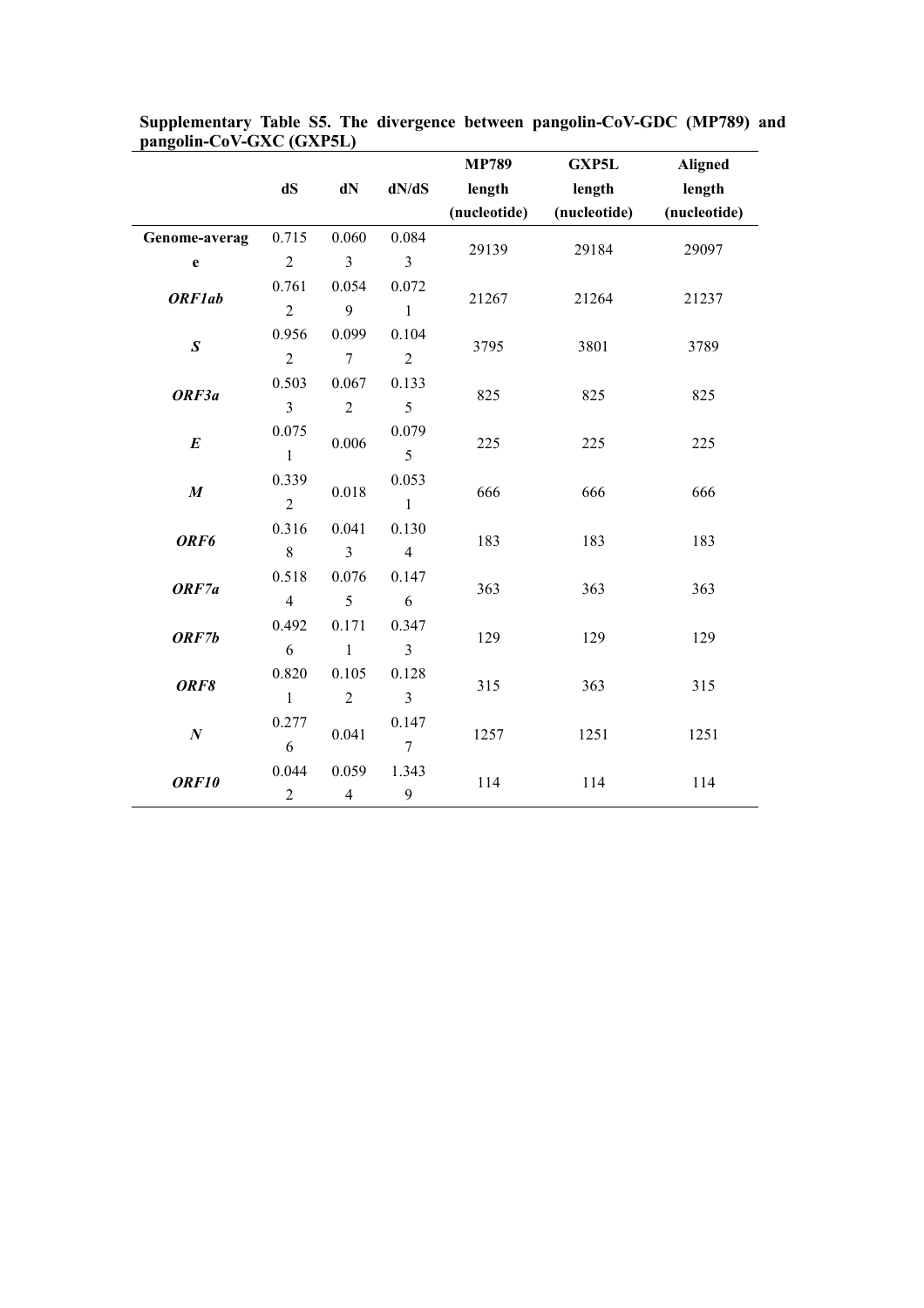| <b>Position</b><br>Gene |                         |         | Reference | <b>Alternative</b> | Annotation        | Amino acid change |
|-------------------------|-------------------------|---------|-----------|--------------------|-------------------|-------------------|
|                         | Coverage                | (GXP5L) | allele    |                    |                   |                   |
| 1299                    | $ORF$ <sub>l</sub> $ab$ | 43      | G(9)      | T(34)              | nonsynonymous     | p.Gly345Cys       |
| 6105                    | ORF <sub>lab</sub>      | 6       | G(3)      | T(3)               | nonsynonymous     | p.Leu1947Phe      |
| 8096                    | ORF <sub>lab</sub>      | 6       | T(3)      | C(3)               | synonymous        | p. Thr2610Thr     |
| 25389                   | ORF3                    | Ξ       | A(4)      | G(3)               | synonymous        | p.Val13Val        |
| $26530*$                | M                       | 5       | A(2)      | C(2), T(1)         | nonsynonymous     | p.Leu17Phe        |
| 29624                   | 3' UTR                  | 5       | C(2)      | T(3)               | intergenic region |                   |

**Supplementary Table S6. The number of putative iHVs identified in sample MP20**

\*For position 26,530, both A>C and A>T cause Leu17Phe.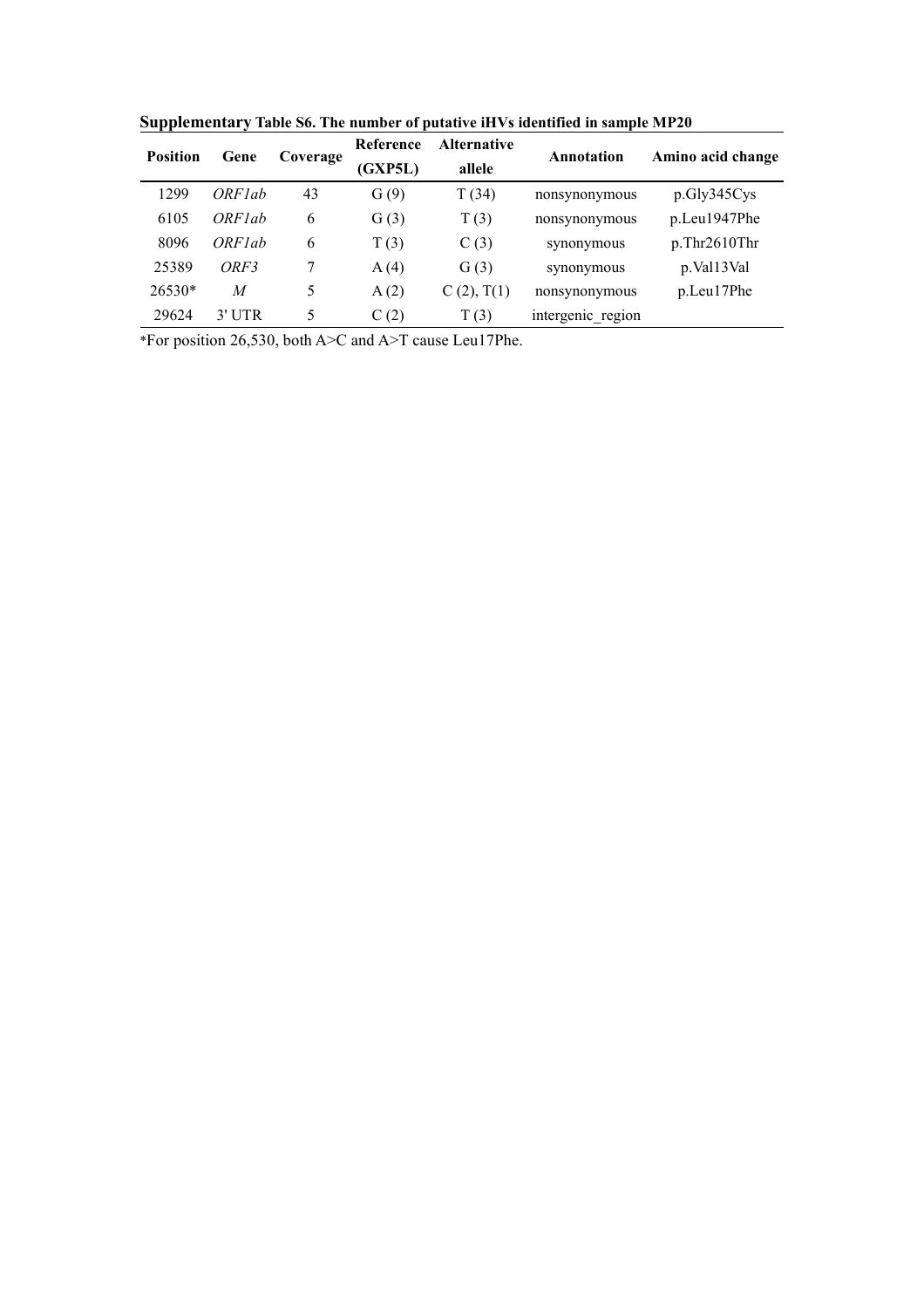

**Supplementary Figure S1. Alignment of spike protein receptor-binding domain (RBD) sequences from SARS-CoV-2, pangolin-CoV-GDC (MP789), pangolin-CoV-GXC (GXP5L), and MP20.**

The sites highlighted with colored triangles are the residue substitutions at the RBD binding sites of both pangolin-CoV-GDC and pangolin-CoV-GXC (two in red) and specifically of pangolin-CoV-GXC (five in blue) (Niu, et al. 2021). Identical residues are noted in red background, and similar residues are labeled in red boxed with blue frames. Two gaps (position 23266-23301 nt and 25577-25588 nt) filled by using MJ57 reads were not in the RBD (position 22488-23156 nt) of MP20.

## **REFERENCES**

- Drexler JF,Gloza-Rausch F, Glende J, Corman VM, Muth D, Goettsche M, Seebens A, Niedrig M, Pfefferle S, Yordanov S, et al. 2010. Genomic characterization of severe acute respiratory syndrome-related coronavirus in European bats and classification of coronaviruses based on partial RNA-dependent RNA polymerase gene sequences. *J Virol* 84(21):11336-11349.
- Ge XY, Li JL, Yang XL, Chmura AA, Zhu G, Epstein JH, Mazet JK, Hu B, Zhang W, Peng C, et al. 2013. Isolation and characterization of a bat SARS-like coronavirus that uses the ACE2 receptor. *Nature* 503(7477):535-538.
- He B, Zhang Y, Xu L, Yang W, Yang F, Feng Y, Xia L, Zhou J, Zhen W, Feng Y, et al. 2014. Identification of diverse alphacoronaviruses and genomic characterization of a novel severe acute respiratory syndrome-like coronavirus from bats in China. *J Virol* 88(12):7070-7082.
- Hu D, Zhu C, Ai L, He T, Wang Y, Ye F, Yang L, Ding C, Zhu X, Lv R, et al. 2018. Genomic characterization and infectivity of a novel SARS-like coronavirus in Chinese bats. *Emerg Microbes Infect* 7(1):154.
- Hul V, Delaune D, Karlsson EA, Hassanin A, Ou Tey P, Baidaliuk A, Gambaro F, Tu VT, Keatts L, Mazet J, et al. 2021. A novel SARS-CoV-2 related coronavirus in bats from Cambodia.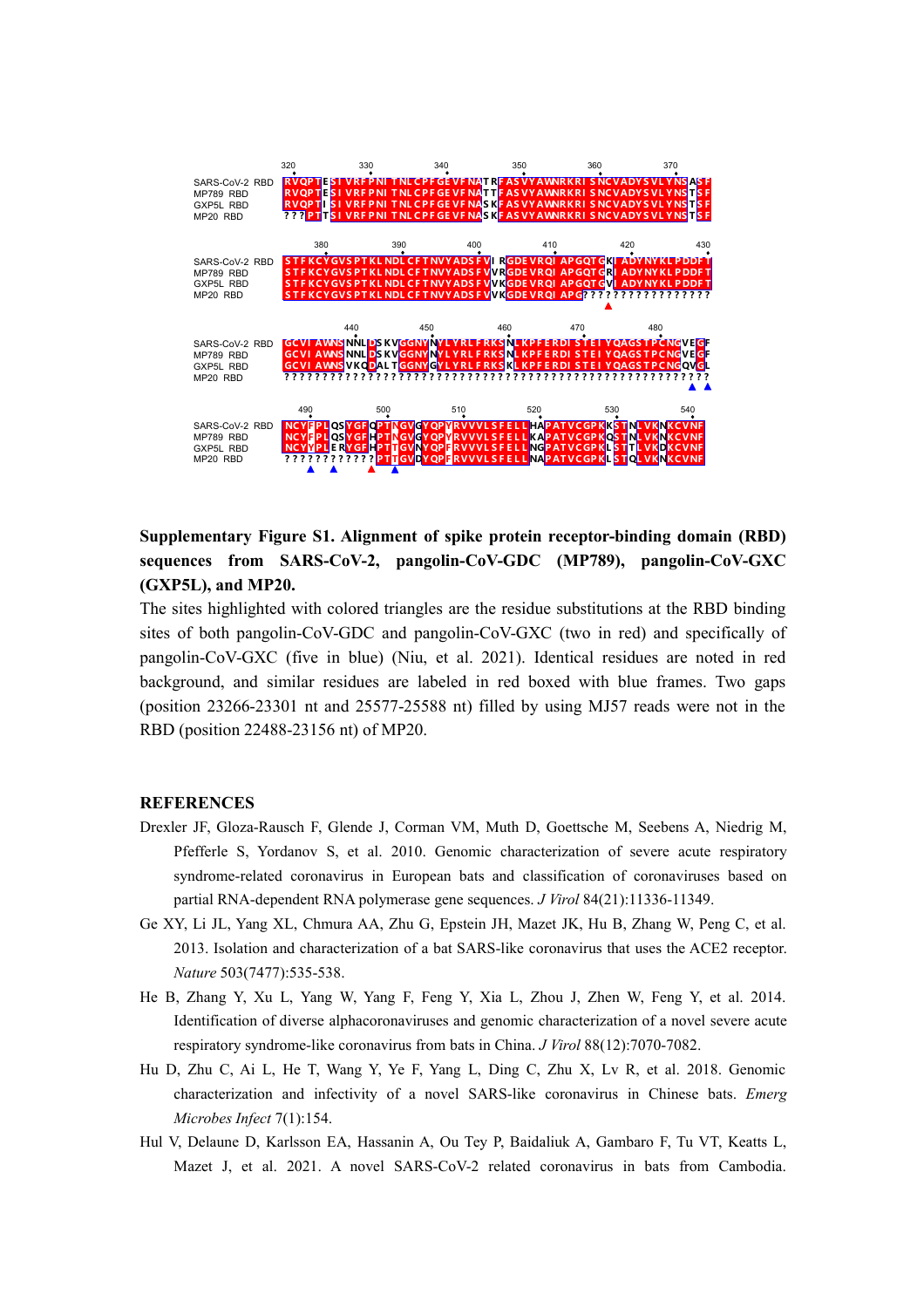*bioRxiv*:10.1101/2021.1101.1126.428212.

- Lam TT, Jia N, Zhang YW, Shum MH, Jiang JF, Zhu HC, Tong YG, Shi YX, Ni XB, Liao YS, et al. 2020. Identifying SARS-CoV-2-related coronaviruses in Malayan pangolins. *Nature* 583(7815):282-285.
- Lau SK, Woo PC, Li KS, Huang Y, Tsoi HW, Wong BH, Wong SS, Leung SY, Chan KH, Yuen KY. 2005. Severe acute respiratory syndrome coronavirus-like virus in Chinese horseshoe bats. *Proc Natl Acad Sci U S A* 102(39):14040-14045.
- Lee J, Hughes T, Lee MH, Field H, Rovie-Ryan JJ, Sitam FT, Sipangkui S, Nathan S, Ramirez D, Kumar SV, et al. 2020. No evidence of coronaviruses or other potentially zoonotic viruses in Sunda pangolins (*Manis javanica*) entering the wildlife trade via Malaysia. *Ecohealth* 17(3):406-418.
- Li L, Wang X, Hua Y, Liu P, Zhou J, Chen J, An F, Hou F, Huang W, Chen J. 2021. Epidemiological study of Betacoronaviruses in captive Malayan pangolins. *Front Microbiol* 12:657439.
- Li LL, Wang JL, Ma XH, Sun XM, Li JS, Yang XF, Shi WF, Duan ZJ. 2021. A novel SARS-CoV-2 related coronavirus with complex recombination isolated from bats in Yunnan province, China. *Emerg Microbes Infect* 10(1):1683-1690.
- Li W, Shi Z, Yu M, Ren W, Smith C, Epstein JH, Wang H, Crameri G, Hu Z, Zhang H, et al. 2005. Bats are natural reservoirs of SARS-like coronaviruses. *Science* 310(5748):676-679.
- Lin XD, Wang W, Hao ZY, Wang ZX, Guo WP, Guan XQ, Wang MR, Wang HW, Zhou RH, Li MH, et al. 2017. Extensive diversity of coronaviruses in bats from China. *Virology* 507:1-10.
- Liu P, Chen W, Chen JP. 2019. Viral metagenomics revealed sendai virus and coronavirus infection of Malayan pangolins (*Manis javanica*). *Viruses* 11(11):979.
- Liu P, Jiang JZ, Wan XF, Hua Y, Li L, Zhou J, Wang X, Hou F,Chen J,Zou J, et al. 2020. Are pangolins the intermediate host of the 2019 novel coronavirus (SARS-CoV-2)? *PLoS Pathog* 16(5):e1008421.
- Murakami S, Kitamura T, Suzuki J, Sato R, Aoi T,Fujii M, Matsugo H, Kamiki H, Ishida H, Takenaka-Uema A, et al. 2020. Detection and characterization of bat sarbecovirus phylogenetically related to SARS-CoV-2, Japan. *Emerg Infect Dis* 26(12):3025-3029.
- Niu S, Wang J, Bai B, Wu L, Zheng A, Chen Q, Du P, Han P, Zhang Y, Jia Y, et al. 2021. Molecular basis of cross-species ACE2 interactions with SARS-CoV-2-like viruses of pangolin origin. *Embo j* 40(16):e107786.
- Qin E, Zhu Q, Yu M, Fan B, Chang G, Si B, Yang B, Peng W, Jiang T, Liu B, et al. 2003. A complete sequence and comparative analysis of a SARS-associated virus (Isolate BJ01). *Chin Sci Bull* 48(10):941-948.
- Tao Y, Tong S. 2019. Complete genome sequence of a severe acute respiratory syndrome-related coronavirus from Kenyan bats. *Microbiol Resour Announc* 8(28):e00548.
- Wacharapluesadee S, Tan CW, Maneeorn P, Duengkae P, Zhu F, Joyjinda Y, Kaewpom T, Chia WN, Ampoot W, Lim BL, et al. 2021. Evidence for SARS-CoV-2 related coronaviruses circulating in bats and pangolins in Southeast Asia. *Nat Commun* 12(1):972.
- Wrobel AG, Benton DJ, Xu P, Calder LJ, Borg A, Roustan C, Martin SR, Rosenthal PB, Skehel JJ, Gamblin SJ. 2021. Structure and binding properties of Pangolin-CoV spike glycoprotein inform the evolution of SARS-CoV-2. *Nat Commun* 12(1):837.
- Wu F, Zhao S, Yu B, Chen YM, Wang W, Song ZG, Hu Y, Tao ZW,Tian JH, Pei YY, et al. 2020. A new coronavirus associated with human respiratory disease in China. *Nature* 579(7798):265-269.